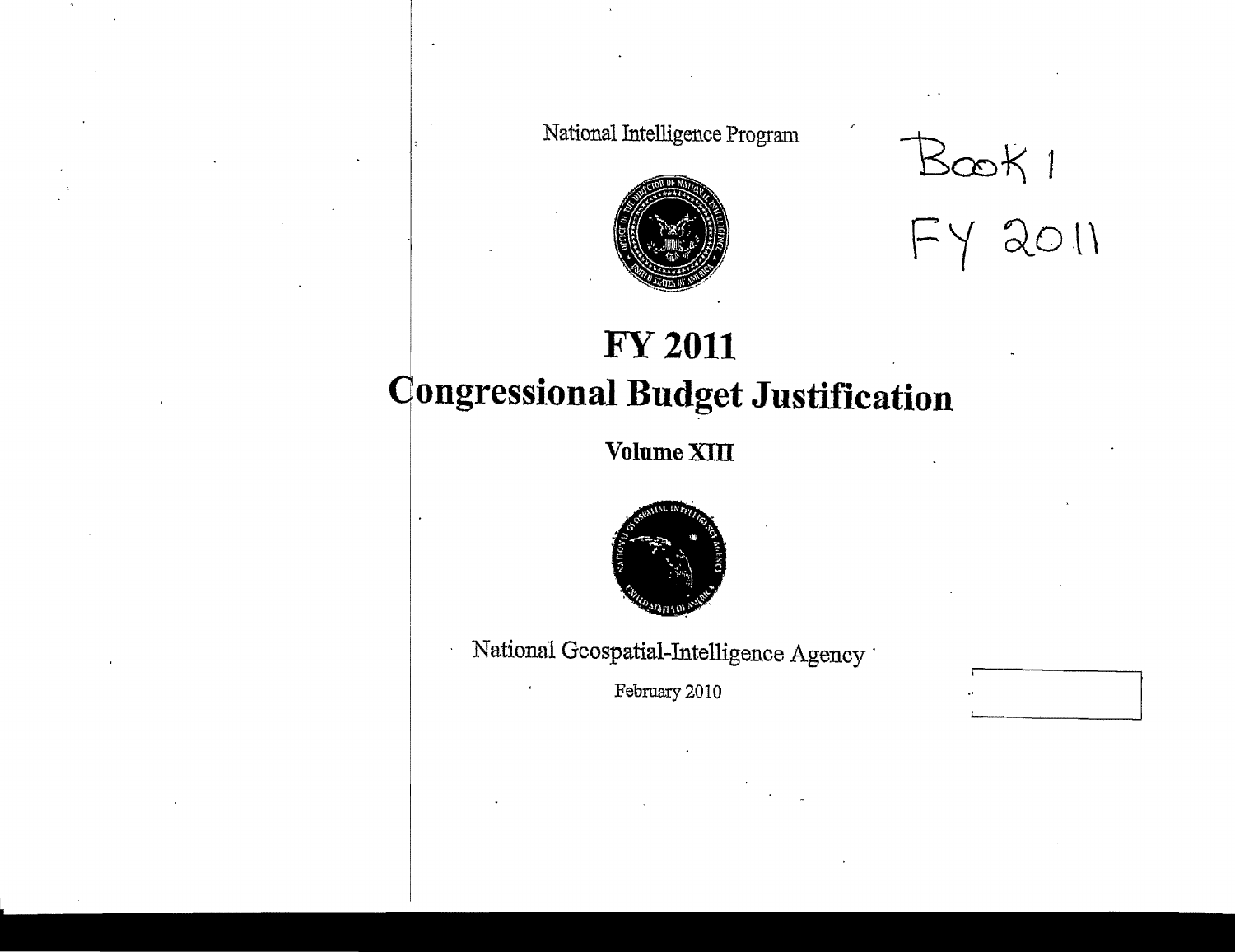### **(U) COMMERCIAL REMOTE SENSING (U) PURCHASES**

(U) **Project Description** 

 $\ddot{\phantom{0}}$ 

 $(y)(x)$ 

(U//FOUO) Purchases Project resources provide for the acquisition of commercial remote sensing data and derived products to support a wide range of geospatial information requirements for the IC, DoD, coalition mission partners, and other federal state, and local agencies. These resources enable the purchase of commercial data and information (such as imagery and imagery-derived products) as well as license upgrades. Commercial imagery substantially improves US geospatial readiness and responsiveness. NGA is designated as the agency of primary responsibility for acquiring and dissebrinating commercial data products and services for all national security requirements and, in consultation with the US State Department, all foreign policy requirements.

 $\ddot{\phantom{a}}$ 

 $(b)(1)$ 

C*b) (c)* 

(U) Resources in this project are used to:

 $(b)$   $(c)$ 

• (JJIIFOUO) Support federal and local humanitarian relief operations, upon request from DRS, during domestic natural and manmade disasters. Unclassified commercial imagery enables NGA to disseminate GEOINT products to first responders and provide information critical to disaster preparation and response operations.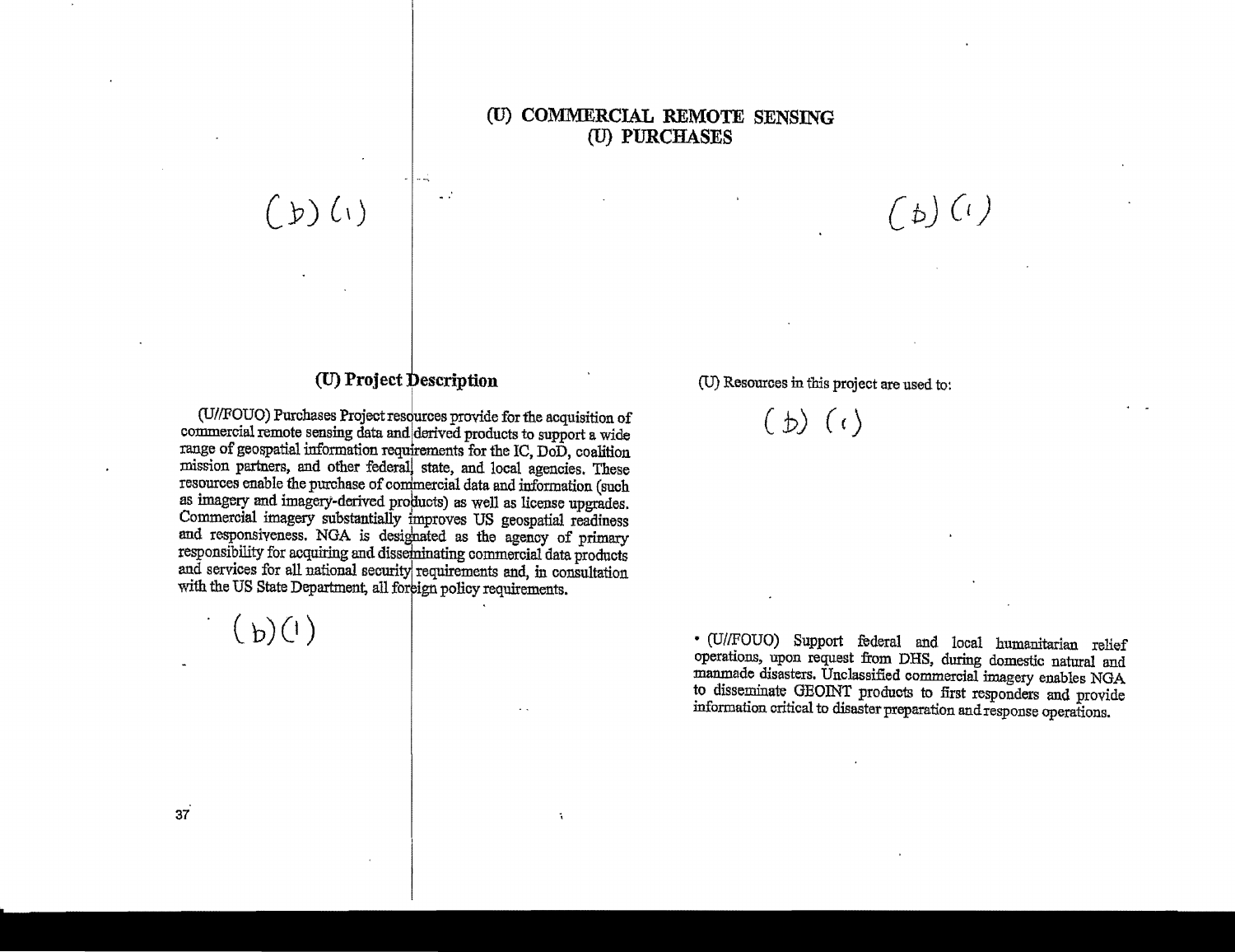### **(U) COMMERCIAL REMOTE SENSING (U) MISSION SUPPORT**

 $\mathbf{r}$ 

 $(b)$   $(i)$ 

### (0) **Project Description**

(U//FOUO) Mission Support Project resources provide for the oversight, administration, operation, and maintenance of the Commercial Remote Sensing (CRS) Program.

(U) Resources in this project are used to:

• (U//FOUO) Provide program mahagement, strategy development, integration, customer support and policy support for NGA's commercial imagery interface with the IC, DoD, civil, and commercial industry communities.

• (U/fFOUO) Provide requirementslmanagement and tasking support for the acquisition of commercial data products including imagery and licenses in support of NGA and mission partner requirements.

• (U/IFOUO) Provide technical. and analytical. services and performance measures to ensure quality of commercial imagery and improve the integration of commercial imagery into the National System for Geospatial-Intelligence (NSG) exploitation processes.

• (U/IFOUO) Provide support ahd service for the reception, dissemination, and archiving of commercial imagery and derived products.

(U) The NGP expects the project to accomplish the following in FY2011:

• (U/IFOUO) Implement NOA's commercial imagery strategy to assure increased access to commercial imagery and user-friendly GEOINT products in support of DoD and IC requirements.

• (U/IFOUO) Accelerate commercial imagery integration into the NSG (NGP\_00489, NGP\_00602)

(U) Changes **from FY 2010 to FY 2011:** 

 $(b)(i)$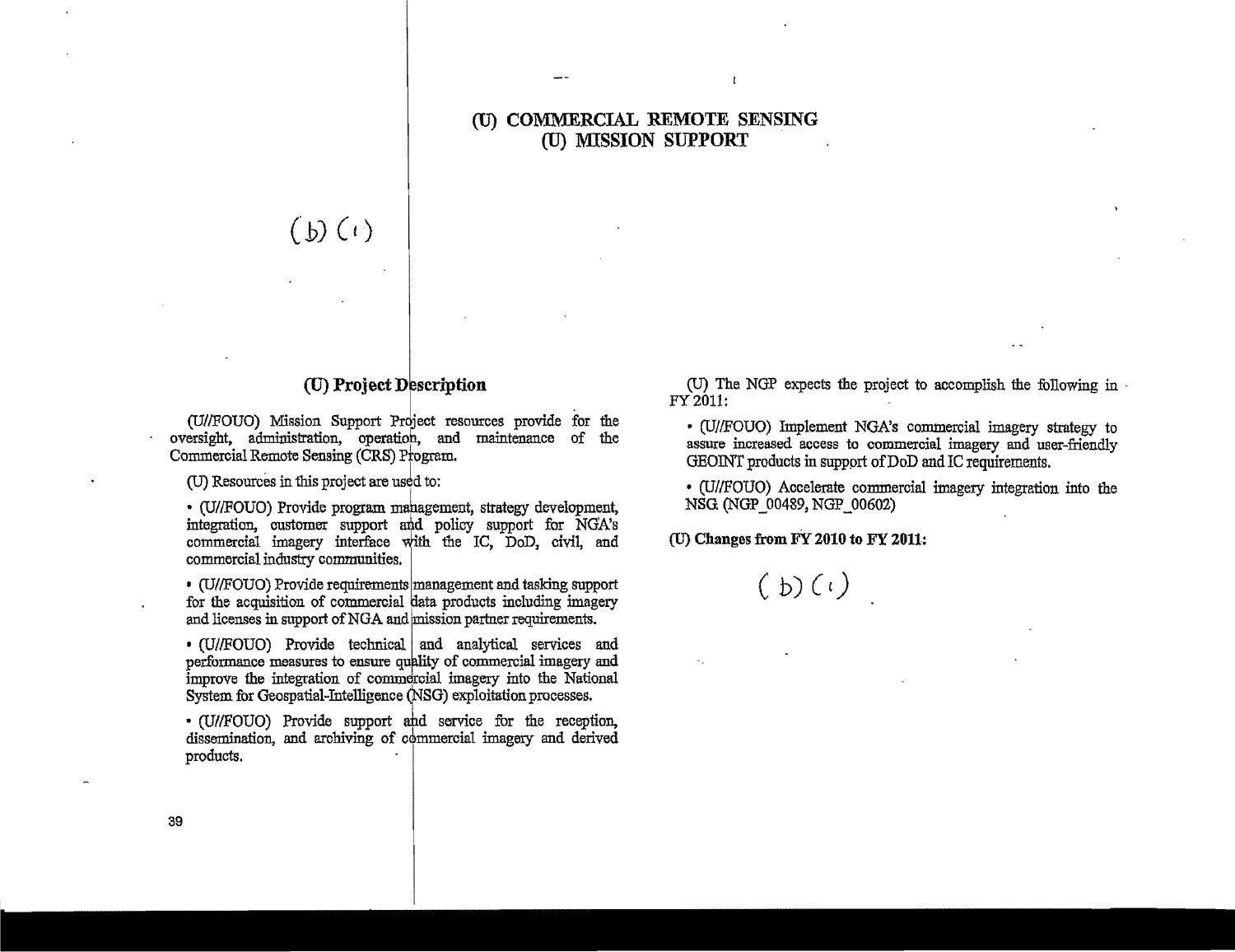### (U) **MISSION PROCESSING AND EXPLOITATION (U) NSG SENSOR INTEGRATION**

 $(b)$   $(i)$ 

# **(U) Project Description**

 $(b)$   $(i)$ 

• (U//FOUO) Commercial remote sensing (CRS) TPED, including the operational improvement and migration of the current CRS data infrastructure into the overarching NSG enterprise architecture.

 $(D)$  (1)

 $(U)$  Resources in this project are used to:

• (U//FOUO) Improve the NSG architecture to support increased commercial imagery volumes and throughput; and improve GEOINT commercial data accessibility.

• (U//FOUO) Improve both the N\$G and commercial architectures by supporting enhancements that will enable secure tasking of commercial imagery.

 $(b)$   $(c)$ 

# $(L,b)(l)$

(U) The NGP expects the project to accomplish the following in FY201l:

 $(f)$  $(f)$ 

• (U//FOUO) Expand upon existing CRS capabilities to facilitate integrating commercial data into the NSG

• (3JIIFOUO) Improve utility of, arid user access to, CRS data by providing enhancements that will significantly improve customer discovery and retrieval of commercial imagery.



61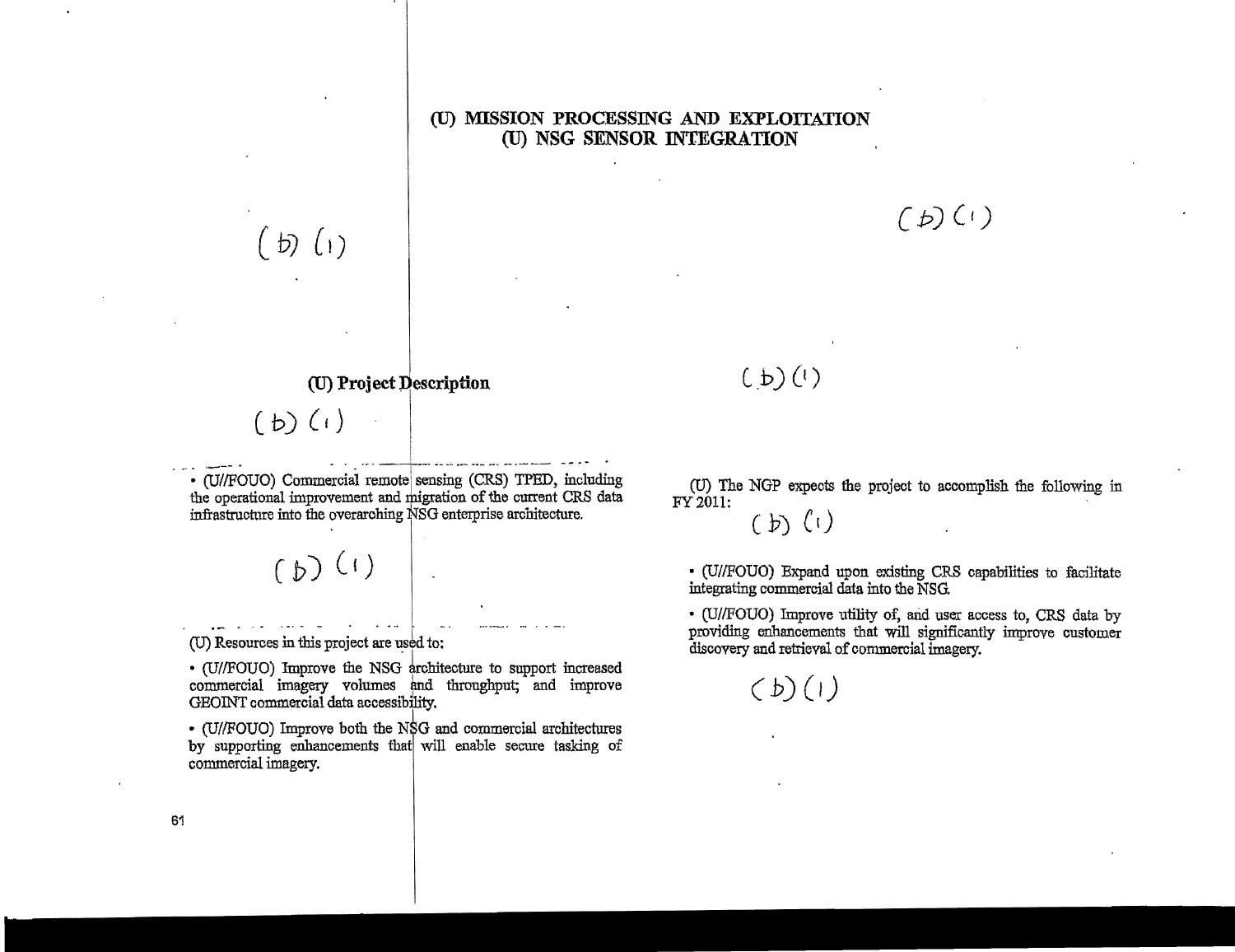### (U) RESEARCH AND TECHNOLOGY (b) GEOINT RESEARCH AND TECHNOLOGY ENABLERS

# (U) Project Description

(U//FOUO) GEOINT Research and Technology Enablers Project resources support research of a broad array of technologies that enable other activities within the NGP's Research & Technology Expenditure Center.

(U) Resources in this project are used to:

 $(b)(i)$ 

 $\mathbf{I}$ 

 $\cdot (b)$  (c)

· (U//FOUO) Engage NGA and NSG partners in facilitating technology transfer and insertion between NGA and the NSG.

• (U//FOUO) Support the functional management of RDT&E within the NSG.

(U) The NGP expects the project to accomplish the following in FY 2011:

 $(D)(i)$ 

 $(b)$   $(i)$ 

• (U//FOUO) Continue to conduct NSG R&D forums and symposiums to enable robust maturation of the NSG R&D Roadman. (NGP 00633)

· (U//FOUO) Provide assessments of opportunities to utilize or leverage commercial and other government IT research. (NGP 00633)